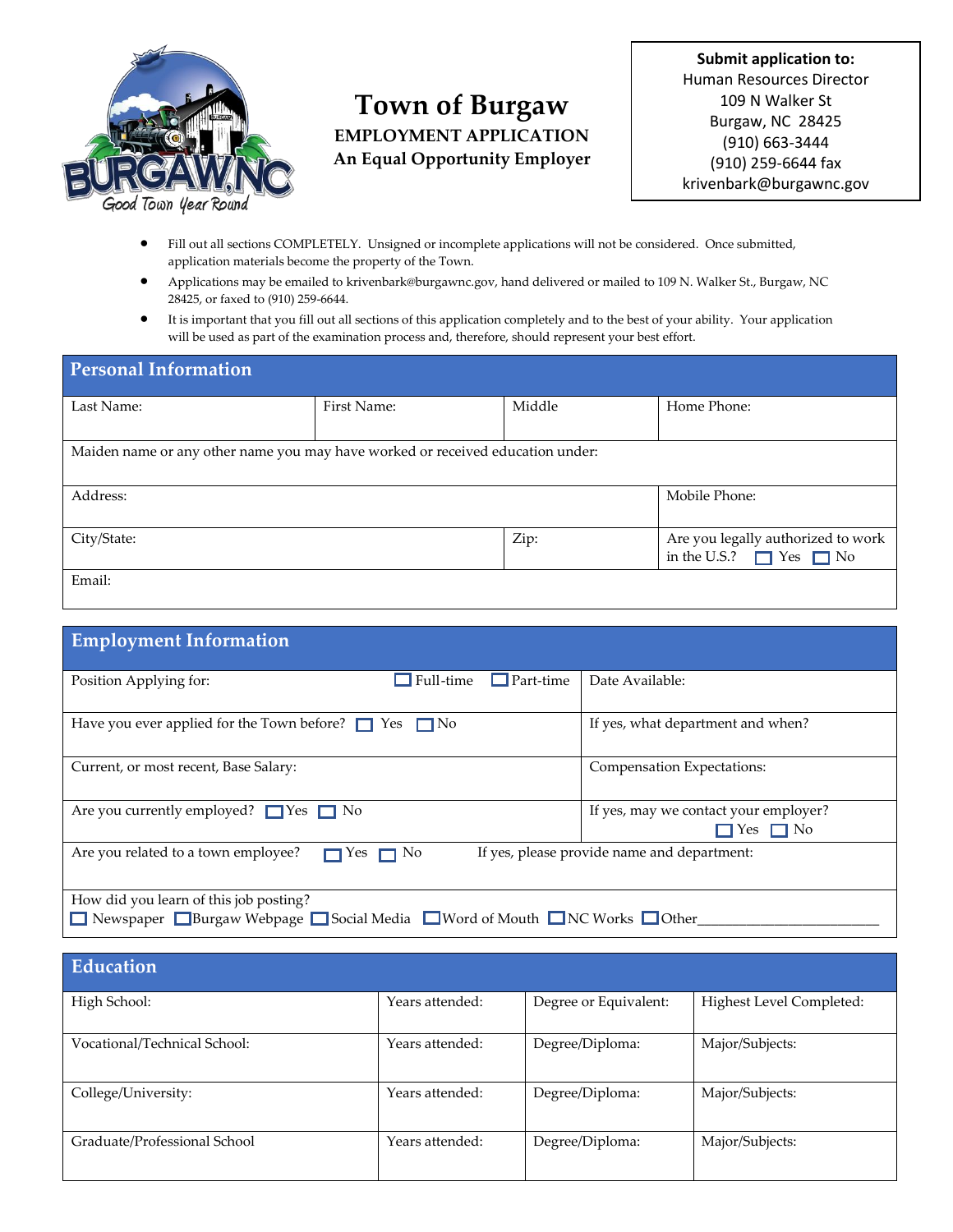| Driver's License: A VALID NC driver's license is required before hire. |        |                         |
|------------------------------------------------------------------------|--------|-------------------------|
| Driver's License Number and Type:                                      | State: | <b>Expiration Date:</b> |
| Driver's License Number from Prior State:                              | State: | <b>Expiration Date:</b> |

### **General Information**

Have you ever been convicted of any felony under the name you used on this application or under any other name? (Omit traffic violations with fines of \$100 or less)  $\Box$  Yes  $\Box$  No

If yes, please explain when, where, and disposition of case. NOTE: The existence of a criminal record does not automatically eliminate you from employment consideration.

| Have you ever been charged with any type of criminal offense?                                                     | $\exists$ Yes $\Box$ No |
|-------------------------------------------------------------------------------------------------------------------|-------------------------|
| If yes please explain NOTE: The existence of a ciminal record does not auomatically eliminate you from employment |                         |

If yes, please explain. NOTE: The existence of a ciminal record does not auomatically eliminate you from employment consideration.

| Registrations, Licenses, Certifications |        |         |                         |
|-----------------------------------------|--------|---------|-------------------------|
| License/Certification:                  | State: | Number: | <b>Expiration Date:</b> |
| License/Certification:                  | State: | Number: | <b>Expiration Date:</b> |
| Other:                                  |        |         |                         |

## **Knowledge, Skills, and Abilities**

Please list any knowledge, skills, or abilities you have that you feel are applicable to the position for which you are applying. Include skills with equipment or machines you can operate as well as computer knowledge and specific software skills. **"See attached resume" is NOT acceptable.**

 $\mathsf{l}$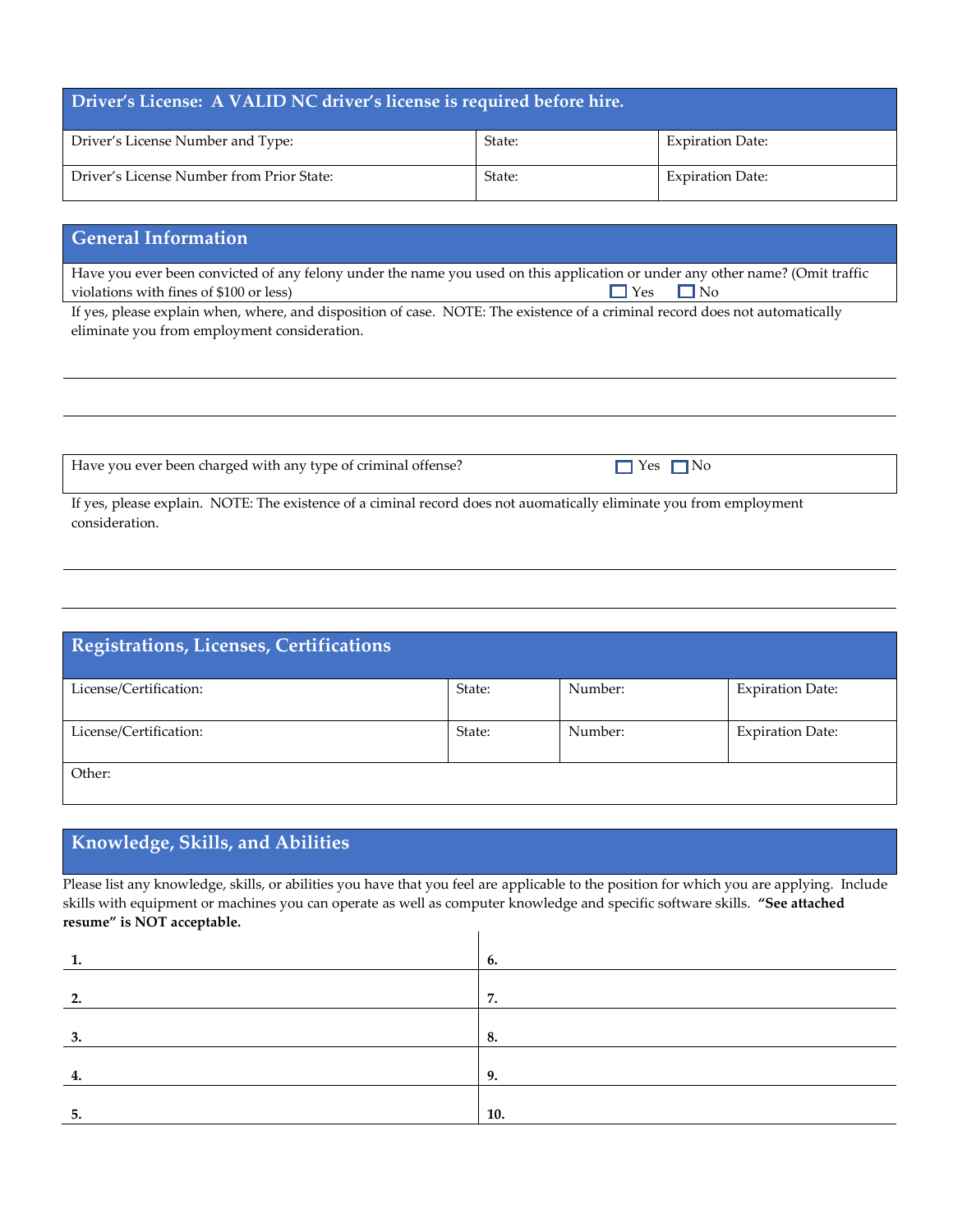### **Employment History**

Record your complete work history in the spaces below. If needed, additional sheets, containing the same information and in the same format, are acceptable. List most recent position first. Please be sure to account for gaps in your employment history. **ALL SPACES MUST BE COMPLETED OR MARKED N/A (not applicable). "See attached resume" is NOT acceptable.**

| Company Name:          | From:                   | To:          |
|------------------------|-------------------------|--------------|
|                        |                         |              |
| <b>Street Address:</b> | Telephone Number:       |              |
|                        |                         |              |
| City/State/Zip:        | Supervisor's Name:      |              |
|                        |                         |              |
| Last Position:         | <b>Starting Salary:</b> | Last Salary: |
|                        |                         |              |
| Reason for Leaving:    |                         |              |
|                        |                         |              |

Job Responsibilities:

| Company Name:          | From:                   | To:          |
|------------------------|-------------------------|--------------|
|                        |                         |              |
| <b>Street Address:</b> | Telephone Number:       |              |
|                        |                         |              |
| City/State/Zip:        | Supervisor's Name:      |              |
|                        |                         |              |
| Last Position:         | <b>Starting Salary:</b> | Last Salary: |
|                        |                         |              |
| Reason for Leaving:    |                         |              |
|                        |                         |              |

Job Responsibilities: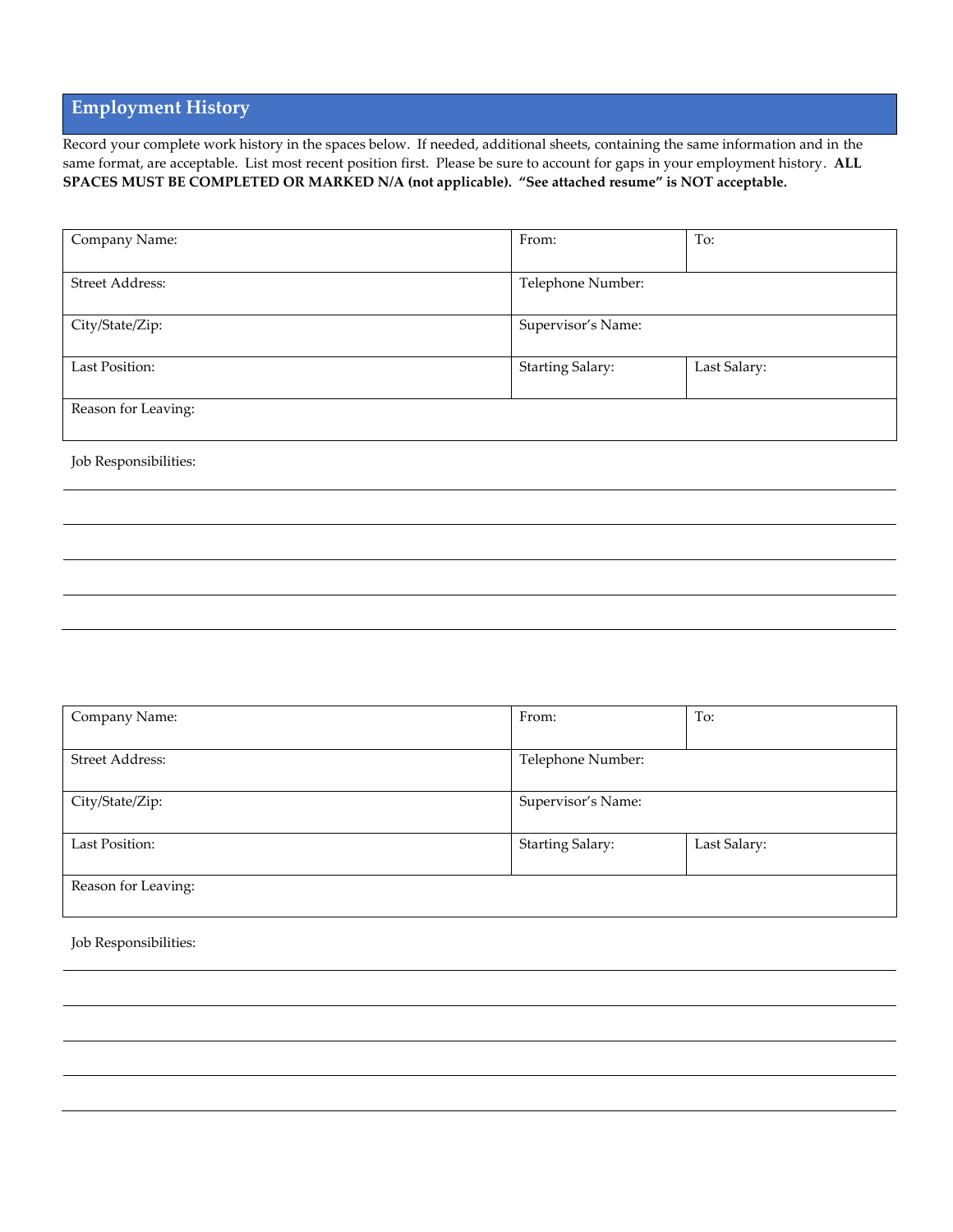# **Employment History (continued)**

| Company Name:       | From:                   | To:          |
|---------------------|-------------------------|--------------|
| Street Address:     | Telephone Number:       |              |
| City/State/Zip:     | Supervisor's Name:      |              |
| Last Position:      | <b>Starting Salary:</b> | Last Salary: |
| Reason for Leaving: |                         |              |

Job Responsibilities:

| Company Name:          | From:                   | To:          |
|------------------------|-------------------------|--------------|
|                        |                         |              |
| <b>Street Address:</b> | Telephone Number:       |              |
| City/State/Zip:        | Supervisor's Name:      |              |
| Last Position:         | <b>Starting Salary:</b> | Last Salary: |
| Reason for Leaving:    |                         |              |

Job Responsibilities: